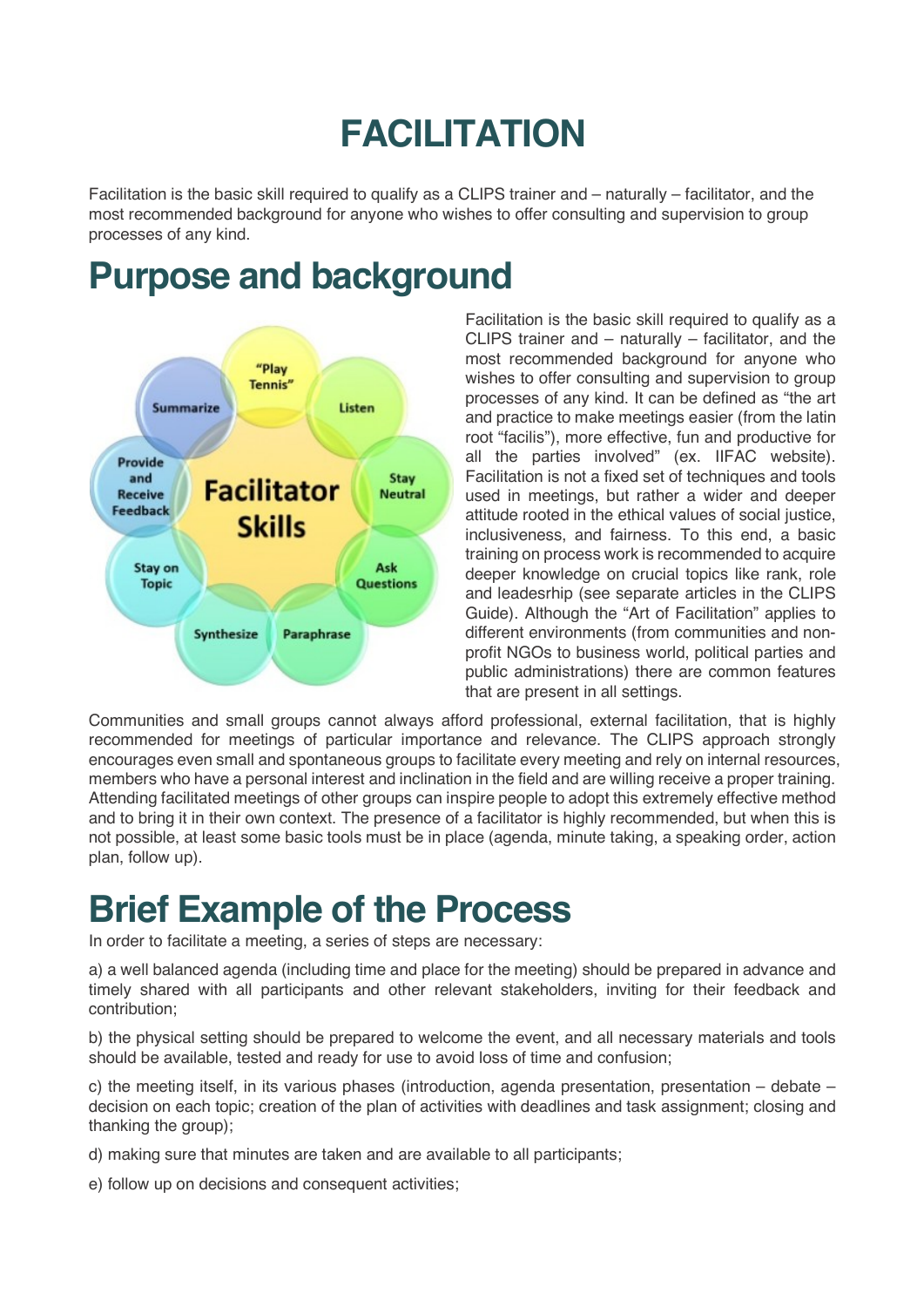f) planning the next meeting.

Although all phases are important, phase c) is the core of a facilitator's job. Supporting the group through the various – and often repeated – phases (presentation, information, debate, definition, decision, and others), helping them to "give birth" to the best possible result (with unwavering trust in the process) all through the (sometimes exhausting) "labor pains" is a service of the highest value, and a clear manifestation of the Art of Facilitation.

During the meeting, a variety of techniques can be applied to keep the group active, internally cohesive and on track with the agenda, and we invite you to refer to the methods and tools present on this website. Balancing the group dynamics, and respecting both the agenda and the group energy, can magically transform meetings from frustrating and boring moments into interesting and rewarding socio-political events, that people actually look forward to with sincere anticipation.

Phase e) should also be carefully considered, a solid plan for follow-up activities must be produced (and openly shared!) to ensure that all commitments are respected and actions carried out as decided; deadlines and assigned tasks should be noted in the minutes, as well as moments for evaluation and feedback on the planned activities.

### **Outcomes / Benefits, Influence on the 4 layers of CLIPS**

In the CLIPS approach, meeting facilitation is first of all part of the **structure** layer. It directly relates to organizing the group's activities and daily life, that is necessary made by a series of large and small decisions that lead to actions and results. Meetings are the fundamental moments for group governance, the time when decisions are officially made and the group's highest political power is expressed: the impact of these decisions will shape the future both for individuals and the community. Solid and well balanced decisions will lead to effectiveness and satisfaction, increasing the chances of the group to reach its mission while keeping aligned with its vision.

Facilitation also cuts across all the CLIPS layers:

- it integrates all **individuals,** who feel seen and heard, and thus increase their sense of belonging to the group and their loyalty to the decisions that have been made)**;**
- it strengthens **community** by helping members feel more aligned and focused, and thus carry out the necessary actions that fulfill the strategic plan, vision and mission of the group;
- it reminds the participants of the shared **intentions** by defining in detail what actions will be carried out to make the group's intention visible in the world;
- it contributes to a better **practice**, reinforces to the group's orientation and satisfies the real needs and wishes of the group members.

#### **What is needed to put it in practice?**

First of all, this approach needs a group that is willing to speak about intimate issues and to deal respectfully with it. There needs to be a basic trust in the other group members and shared values about diversity, self-responsibility and respect. Participants need an attitude of empathetic benevolent curiosity about the human being in general, and about every participant in the concrete group situation. They should be able to open, share and question themselves. As said above, attending a well facilitated meeting can be a real mind opener and create enthusiasm for this orderly and yet creative way to organize the work. Becoming a good facilitator, and making it a profession, requires personal talents and a good level of experience. One can start reading a manual (many are available in many languages) and assisting friend facilitators when this opportunity is possible. Wider facilitation skills can be learned in specific trainings that can last from a couple days (an introduction weekend) to several years for detailed, in-depth courses. A certificate or diploma is issued by each institute/school according to its own protocol. First of all, this approach needs a group that is willing to speak about intimate issues and to deal respectfully with it. There needs to be a basic trust in the other group members and shared values about